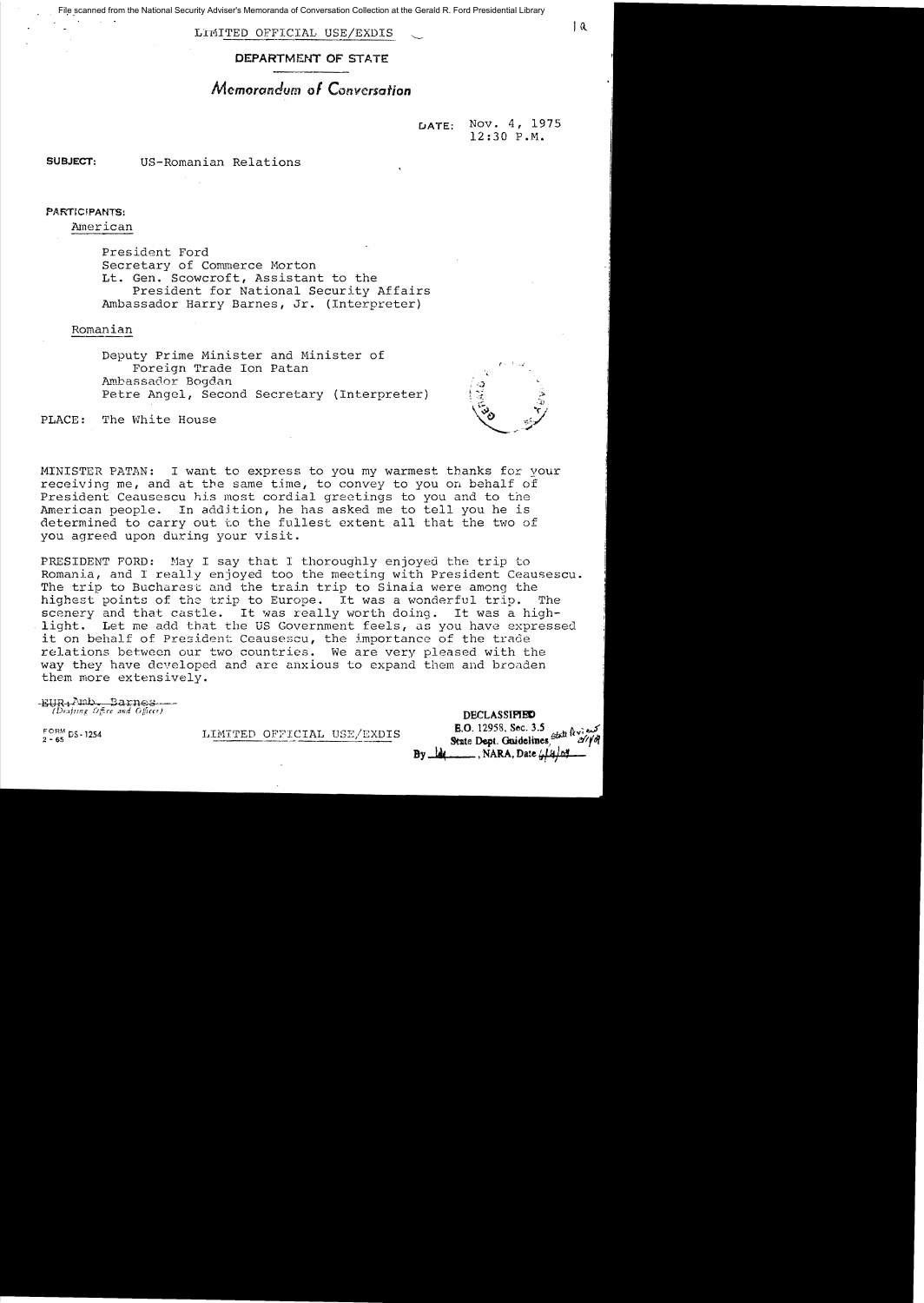## LIMITED OFFICIAl, USE/EXDIS **2.**

MINISTER PATAN: I want to tell you that my friend Secretary Morton had a very good idea in organizing for me visits to different parts of the country, as well as chances to meet with different companies. Therefore, in the context of the Commission's work it was possible to reach some more definite conclusions and to work out a program for the next period. At the same time, I wanted to tell you that the atmosphere was very friendly. You do not have to be much of a<br>psychologist to know whether it was forced or natural. This was psychologist to know whether it was forced or natural. for me the most important thing.

I visited the East Coast, the Central part of the country, and I want to tell you, as I did some members of Congress this morning, that the heads of firms with whom I talked are very worried that the Congress is not supporting the President on the energy problem. (The President laughs.) I am just passing these views on.

SECRETARY MORTON: We know this.

PRESIDENT FORD: I want to thank you. It is true that the Congress' is not helping to solve the problem. I am going to keep the pressure on. The American people are on my side.

Whom did you see on the visits Secretary Morton scheduled in the United States?

MINISTER PATAN: Buchanan (Michigan) where we signed a long-term agreement with Clarke Equipment.

PRESIDENT FORD: That is a firm in my state.

MINISTER PATAN: That is what I heard. Chicago, where I saw Sears and Motorola, and met with fifty representatives in the economic and banking fields. Seattle, where we discussed questions of collaboration with Boeing, buying some aircraft and cooperating in the production of some sub assemblies in the aviation field. San Francisco, with Hewlett-Packard, which, as I have already raised with my colleague Secretary Morton, showed me a file thick with export license applications, to show me what a bureaucracy there is.

PRESIDENT FORD: Blame him (pointing to Secretary Morton) .

MINISTER PATAN: In Los Angeles, Litton, Rockwell, Occidental, where the discussions are already very advanced on our investments in the United States in a coal mine.

#### LIMITED OFFICIAL USE/EXDIS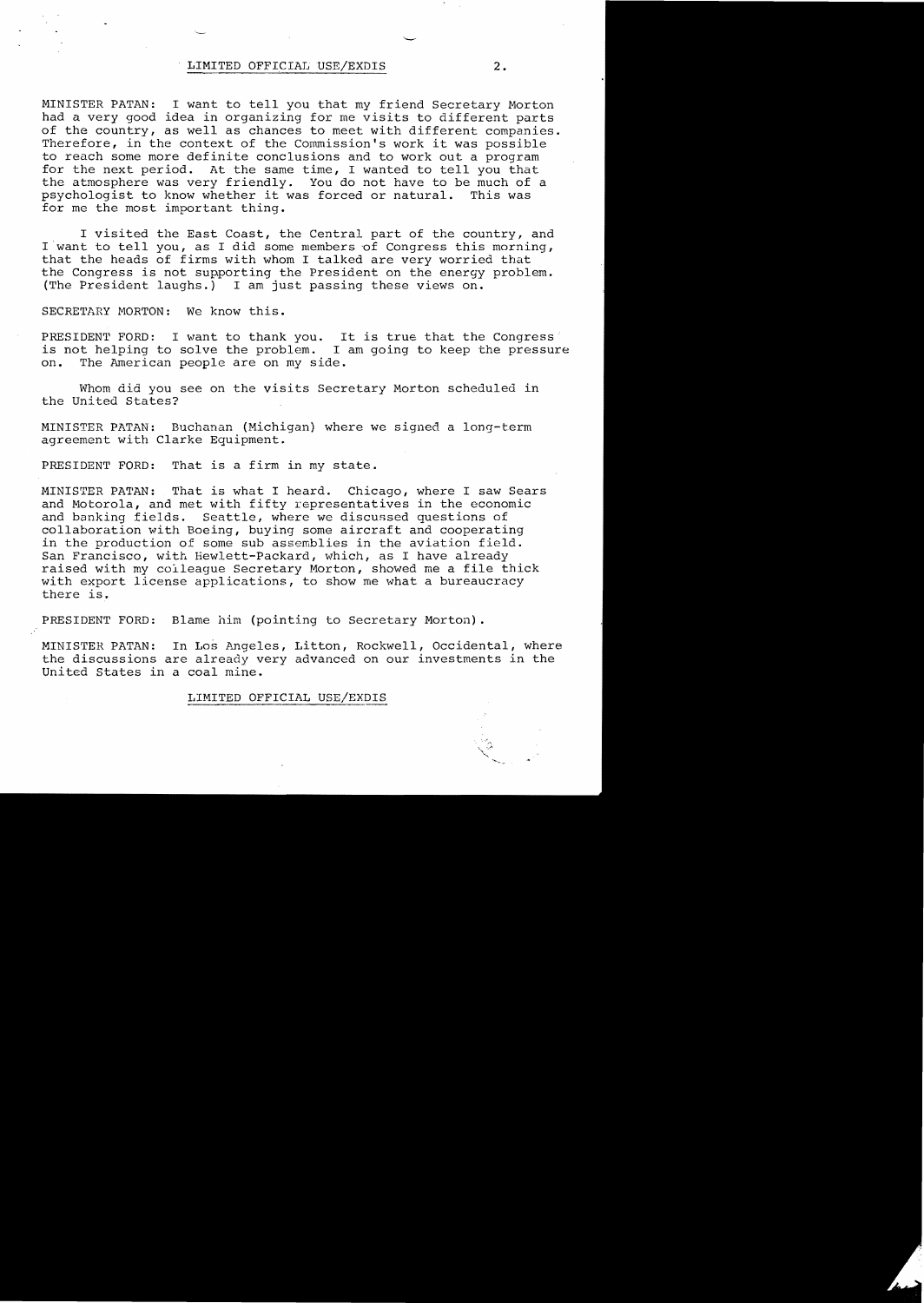LIMITED OFFICIAL USE/EXDIS 3.

AMBASSADOR BARNES: Mr. President, this is a pioneering effort for a socialist country to make investments in the United States.

PRESIDENT FORD: In the United States?

AMBASSADOR BARNES/AMBASSADOR BOGDAN: Yes.'

MINISTER PATAN: With Hammer we discussed cooperation on a longterm basis, for example, phosphates in exchange for nitrogen fertilizers, secondary recovery of ore, third market cooperation. A good beginning, and it will develop. Then in New York **.••** 

PRESIDENT FORD: Did you offer them a loan?

MINISTER PATAN: **No, I** think they can handle it themselves.

PRESIDENT FORD: I think they can too.

MINISTER PATAN: Gabriel Hauge talked to me about this. I asked his opinion as to what will be done about New York's financial problems. Hauge said in any case it is not something that cannot be solved, and with your help, he hoped. I talked also to<br>Milton Rosenthal, and to Fribourg of Continental Grain. It was Milton Rosenthal, and to Fribourg of Continental Grain. a very good program that Mr. Horton worked out for me--a program in the American style, very intensive.

SECRETARY MORTON: He also went to Sunday's game.

MINISTER PATAN: Yes, I was on the Dallas Cowboys' side.

PRESIDENT FORD: It was one of the most exciting games ever. In any event, the companies assembled for you by Secretary Morton are top US producers.

MINISTER PATAN: We have agreed on a program for the period ahead, and I want to tell you in all sincerity that the atmosphere with all the companies, in the meetings we had here, in the working<br>groups, was very warm and friendly toward Romania. The conclusion groups, was very warm and friendly toward Romania. I draw is that this obliges me all the more, in the context of the responsibilities I have in the Party and Government and on the Commission, to provide still more substance to our undertakings.

PRESIDENT FORD: I want you to know that the reception I received from the Romanian people was a great experience for Mrs. Ford and myself. I want to express to you how I appreciated also the oppor tunity to meet President Ceausescu. We wanted to show you the

LIMITED OFFICIAL USE/EXDIS

 $\int \mathcal{Q}_\epsilon$ , ...("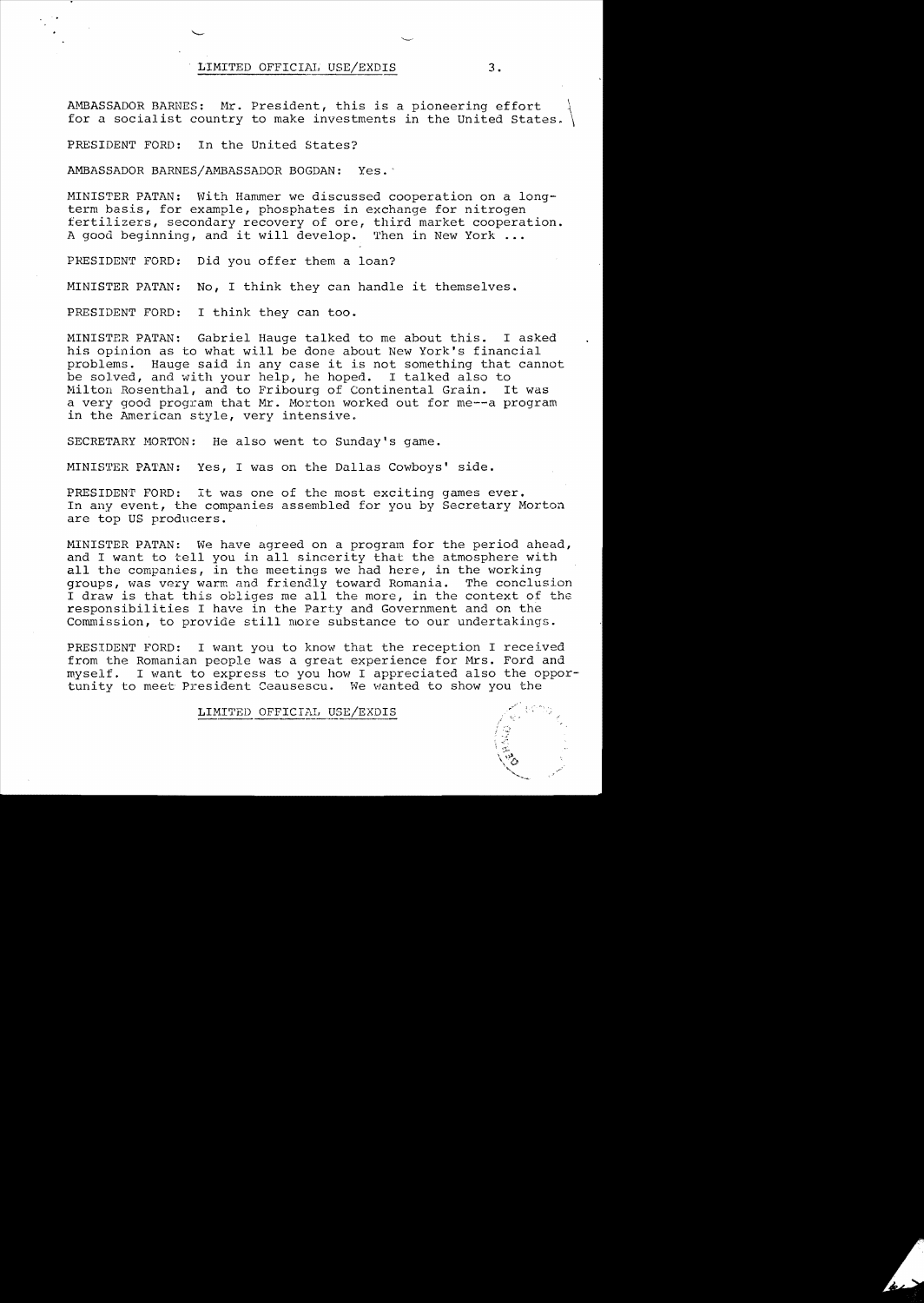## LrMITED OFFICIAL USE/EXDIS **4.**

reciprocal feelings the American people have for the Romanian people, for you and for your government. I hope that the relations we have will grow and that you will come back in the future for any meetings of the Joint Commission. The the future for any meetings of the Joint Commission. efforts of the Commission have my full support.

MINISTER PATAN: Thank you very much.

PRESIDENT FORD: Please give my best wishes to President Ceausescu and tell him we would welcome him again at any time.

MINISTER PATAN: I will be glad to do so.

## LIMITED OFFICIAL USE/EXDIS

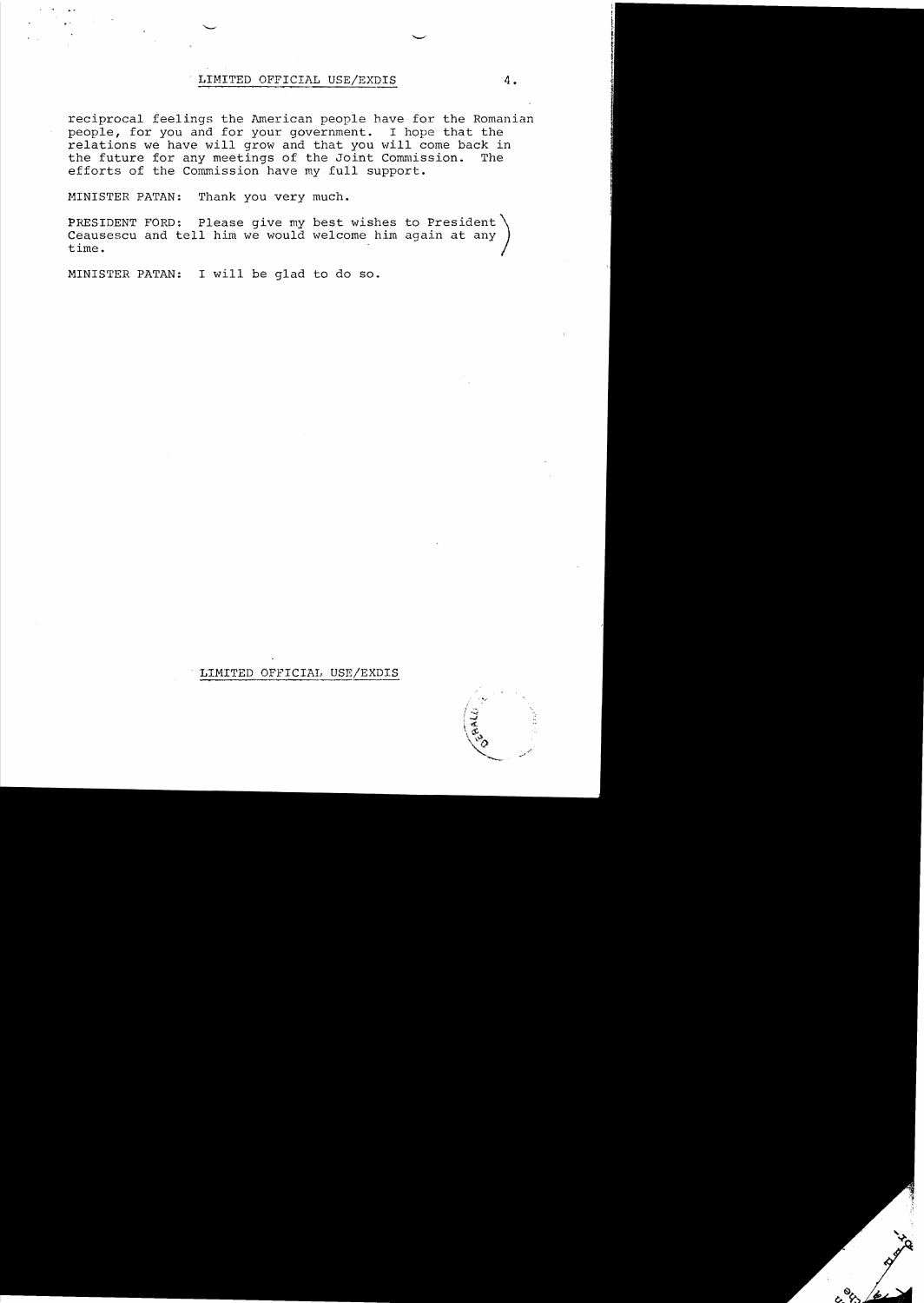Ιb

NATIONAL SECURITY COUNCIL WASHINGTON, D.C. 20506

-GONFIDENTIAL/NODIS

MEMORANDUM FOR

Geor ge S. Springsteen Executive Secretary Department of State

SUBJECT: Memorandum of Conver sation: The President and Romanian Deputy Prime Minister Ion Patan (S/S 7523290)

 $Cl(\rightarrow)$  $Mr\sqrt{S}$ cowcroft has reviewed and approved Ambassador Barnes' memorandum of conversation prepared on the occasion of the President's meeting with Romanian Deputy Prime Minister Ion Patan on November 4, 1975.

The Department of State is requested to reclassify all copies of the memorandum of conversation CONFIDENTIAL/NODIS/XGDS and to provide appropriate handling.

> Jeanne W. Davis Staff Secretary

DECLASSIFIED E.O. 12858, SEC. 3.5 NSC MEMO. 11/24/98. STATE DEPT. GUIDELINES  $BY$   $Mn$  . WARA DATE  $444.54$ 



GONFIDENTIAL/NODIS XGDS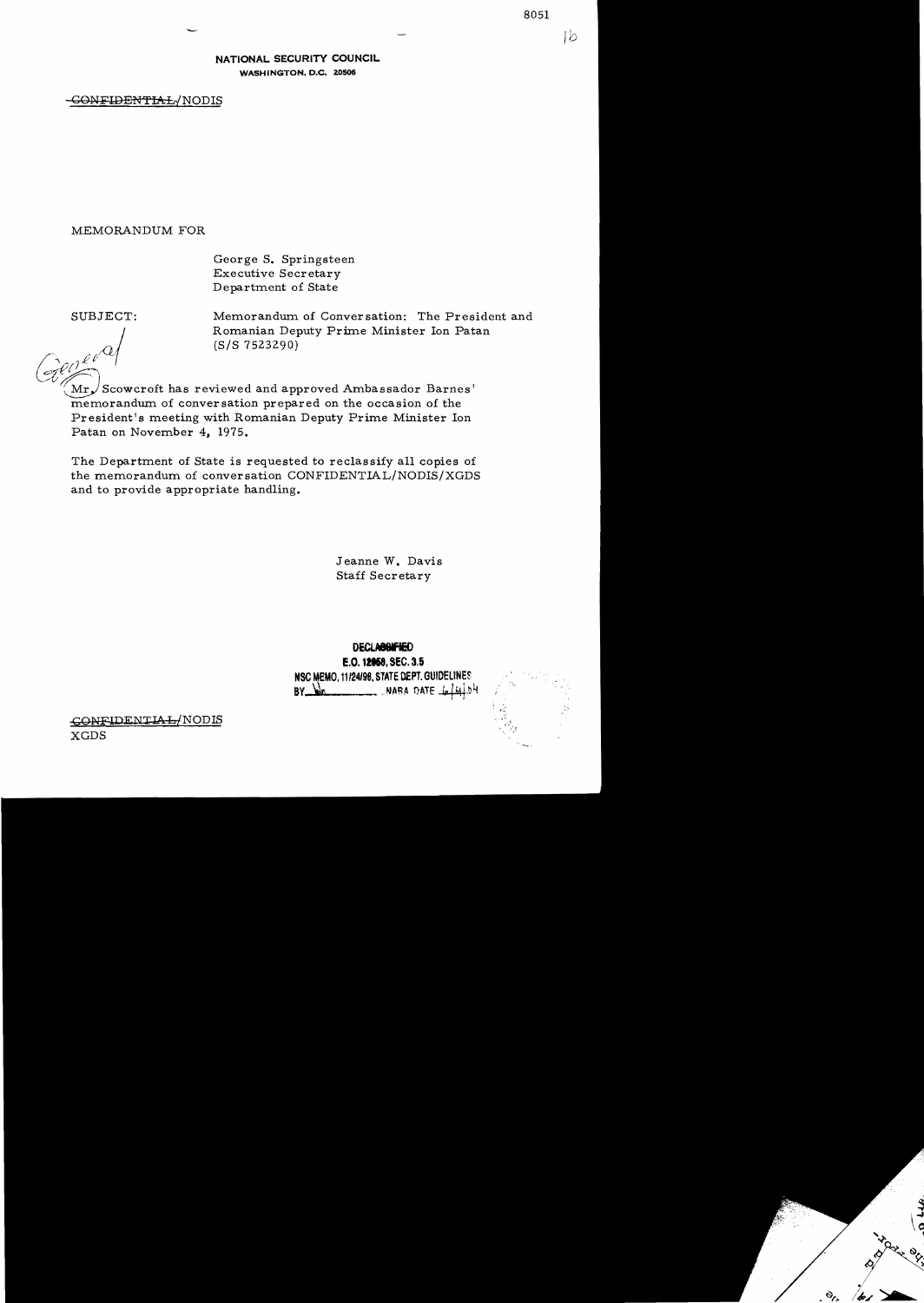## CONFIDENTIAL/NODIS

## MEMORANDUM FOR

George S. Springsteen **Executive Secretary** Department of State

SUBJECT:

Memorandum of Conversation: The President and Romanian Deputy Prime Minister Ion Patan  $(S/S 7523290)$ 

General Scowcroft has reviewed and approved Ambassador Barnes' memorandum of conversation prepared on the occasion of the President's meeting with Romanian Deputy Prime Minister Ion Patan on November 4, 1975.

The Department of State is requested to reclassify all copies of the memorandum of conversation CONFIDENTIAL/NODIS/XGDS and to provide appropriate handling.

> Jeanne W. Davis **Staff Secretary**

CONFIDENTIAL/NODIS **XGDS** 

**DECLASSIFIED** E.O. 12958, SEC. 3.5 NSC MEMO, 11/24/98, STATE DEPT. GUIDELINES BY  $\frac{1}{4}$  MAPA DATE  $\frac{1}{4}$ 

 $Rewrtn:RCM:ms:9/12/75$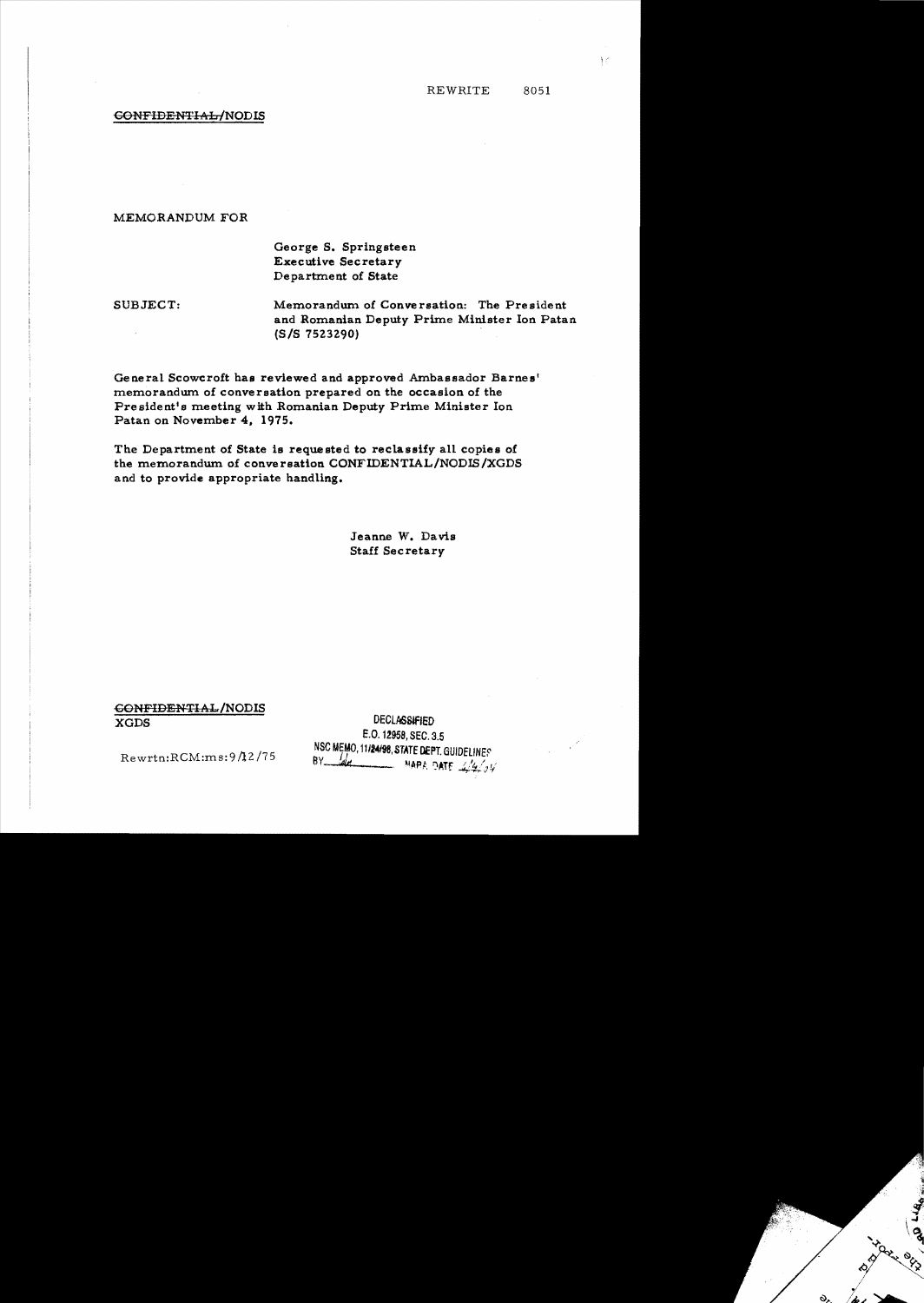**REWRITE** 8051

# CONFIDENTIAL/NODIS

#### MEMORANDUM FOR

# George S. Springsteen **Executive Secretary** Department of State

SUBJECT:

Memorandum of Conversation: The President and Romanian Deputy Prime Minister Ion Patan (S/S 7523290)

General Scowcroft has reviewed and approved Ambassador Barnes' memorandum of conversation prepared on the occasion of the President's meeting with Romanian Deputy Prime Minister Ion Patan on November 4, 1975.

The Department of State is requested to reclassify all copies of the memorandum of conversation CONFIDENTIAL/NODIS/XGDS and to provide appropriate handling.

> Jeanne W. Davis **Staff Secretary**

**GONFIDENTIAL/NODIS XGDS** 

**DECLASSIFIED** E.O. 12958, SEC. 3.5 NSC MEMO, 11/24/98, STATE DEPT. GUIDELINES  $BY$  and  $M = 1/4/1/1/1$ 

Rewrtn:RCM:ms:9/12/75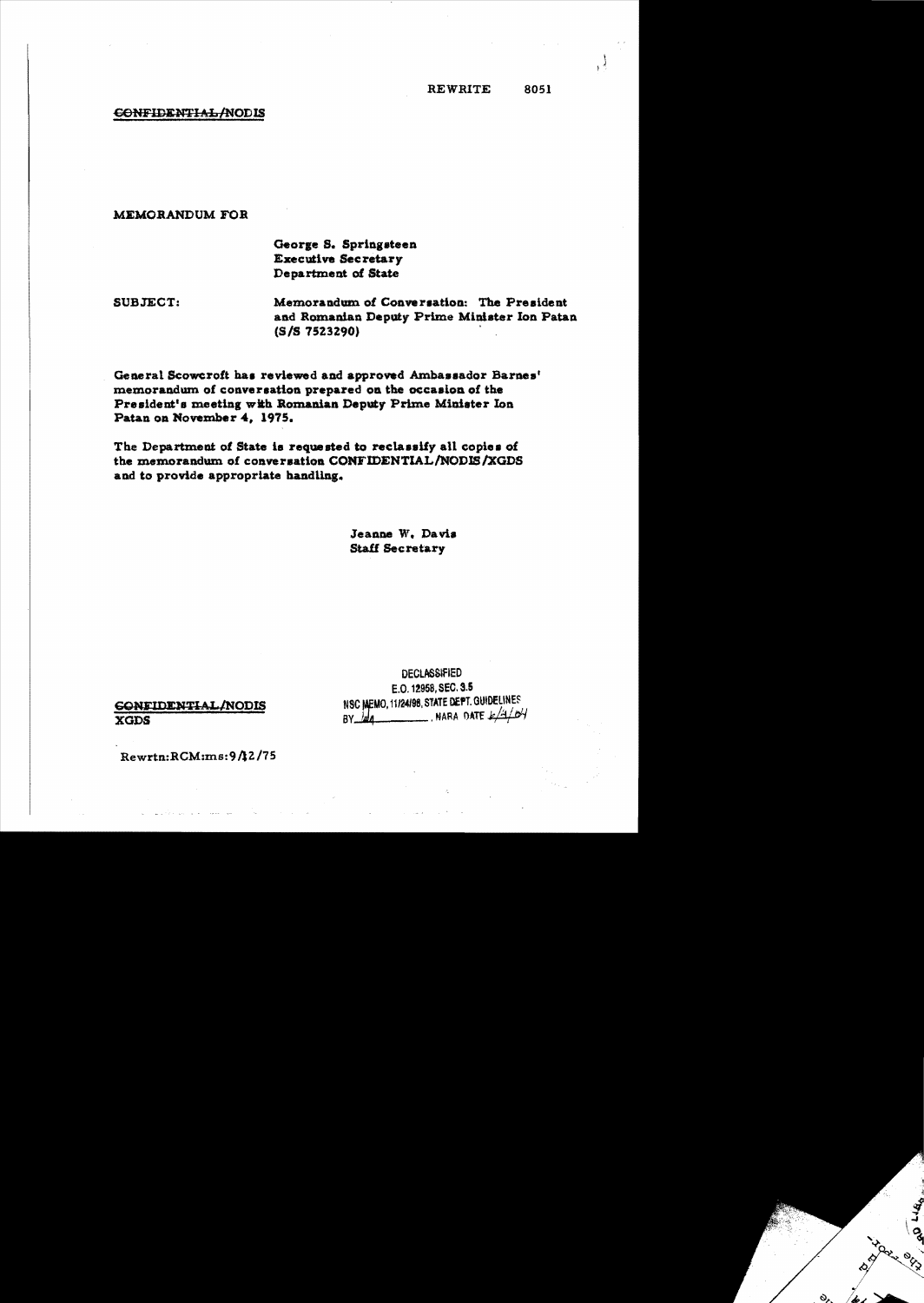## CONFlDENTIAL/NODIS

## MEMORANDUM FOB

# George S. Springsteen Executive Secretary Department of State

SUBJECT: Memorandum of Conversation: The President and Romanian Deputy Prime Minister Ion Patan.  $(S/S 7523290)$ 

General Scowcroft has reviewed and approved Ambassador Barnes' memorandum of conversation prepared on the occasion of the President's meeting with Romanian Deputy Prime Minister Ion Patan on November 4, 1975.

The Department of State is requested to reclassify all copies of the memorandum of conversation CONFIDENTIAL/NODIS/XGDS and to provide appropriate handling.

> Jeanne W.. Davis Staff Secretary

DECLASSifIED E.O. 12958, SEC. 3.5 NSC MEMO, 11/24/98. STATE DEPT. GUIDELINES CONFIDENTIAL/NODIS  $\frac{6y}{w}$  when  $\frac{k}{4}$ 

XGDS

Rewria:RCM:ms:*9112/7*5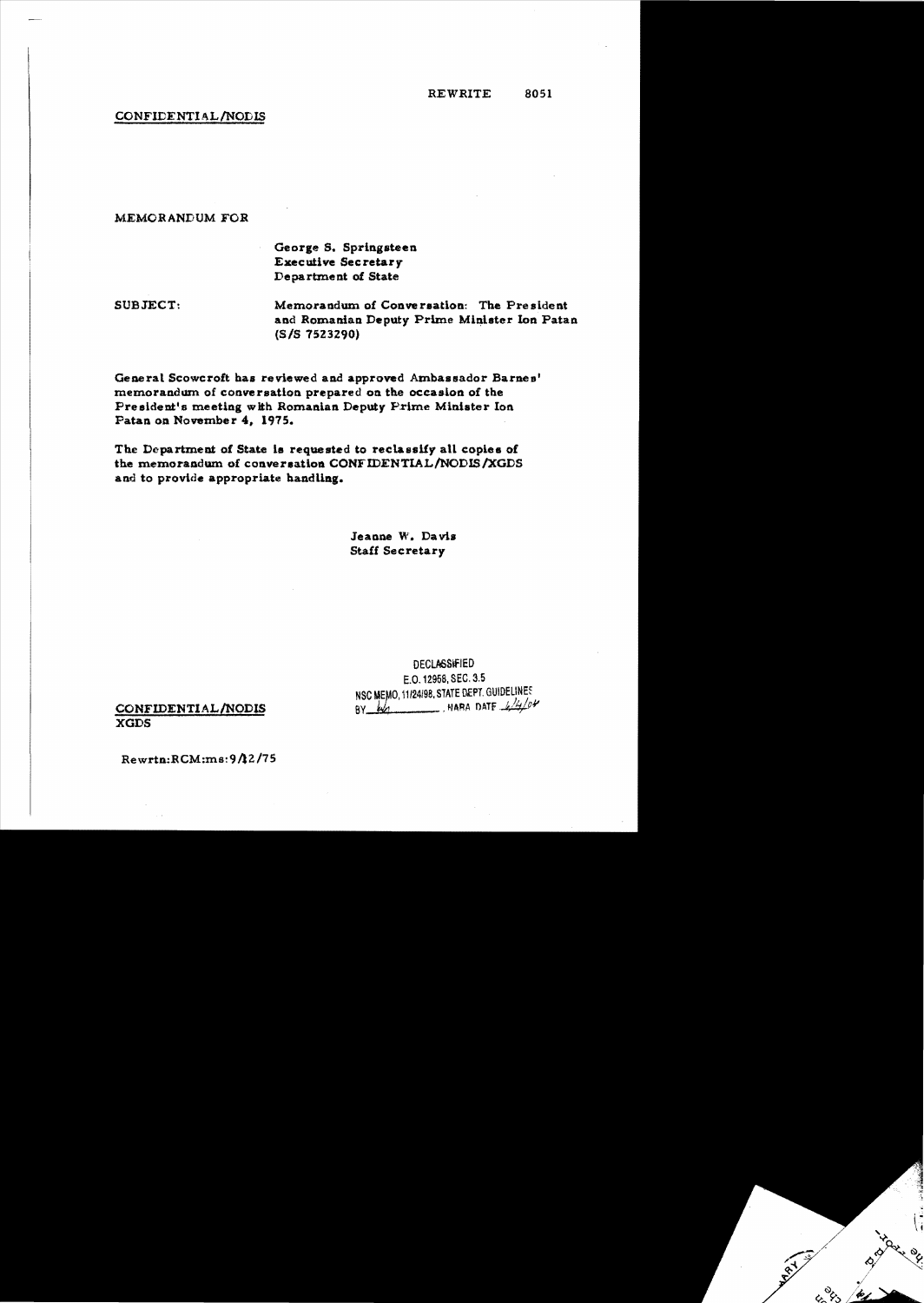8051

₽

NATIONAL SECURITY COUNCIL WASHINGTON, D.C. 20506

#### $\overline{\text{COMFIPERFFIAL}}/\text{NODIS}$

December 11, 1975

#### MEMORANDUM FOR

George S. Springsteen Executive Secretary Department of State

SUBJECT: Memorandum of Conversation: The President and Romanian Deputy Prime Minister Ion Patan  $(S/S 7523290)$ 

General Scowcroft has reviewed and approved Ambassador Barnes<sup>l</sup> memorandum of conversation prepared on the occasion of the President's meeting with Romanian Deputy Prime Minister Ion Patan on November 4, 1975.

The Department of State is reque sted to reclassify all copie s of the memorandum of conversation CONFIDENTIAL/NODIS/XGDS and to provide appropriate handling.

Davis Jed Staff Secretary

DECLASSIfIED E.O. 12958, SEC. 3.5 NSC MEMO, 11/24/98, STATE DEPT. GUIDELINES BY  $\frac{M}{M}$ . NARA DATE  $\frac{1}{4}$ 

## GONFIDENTIAL/NODIS

XGDS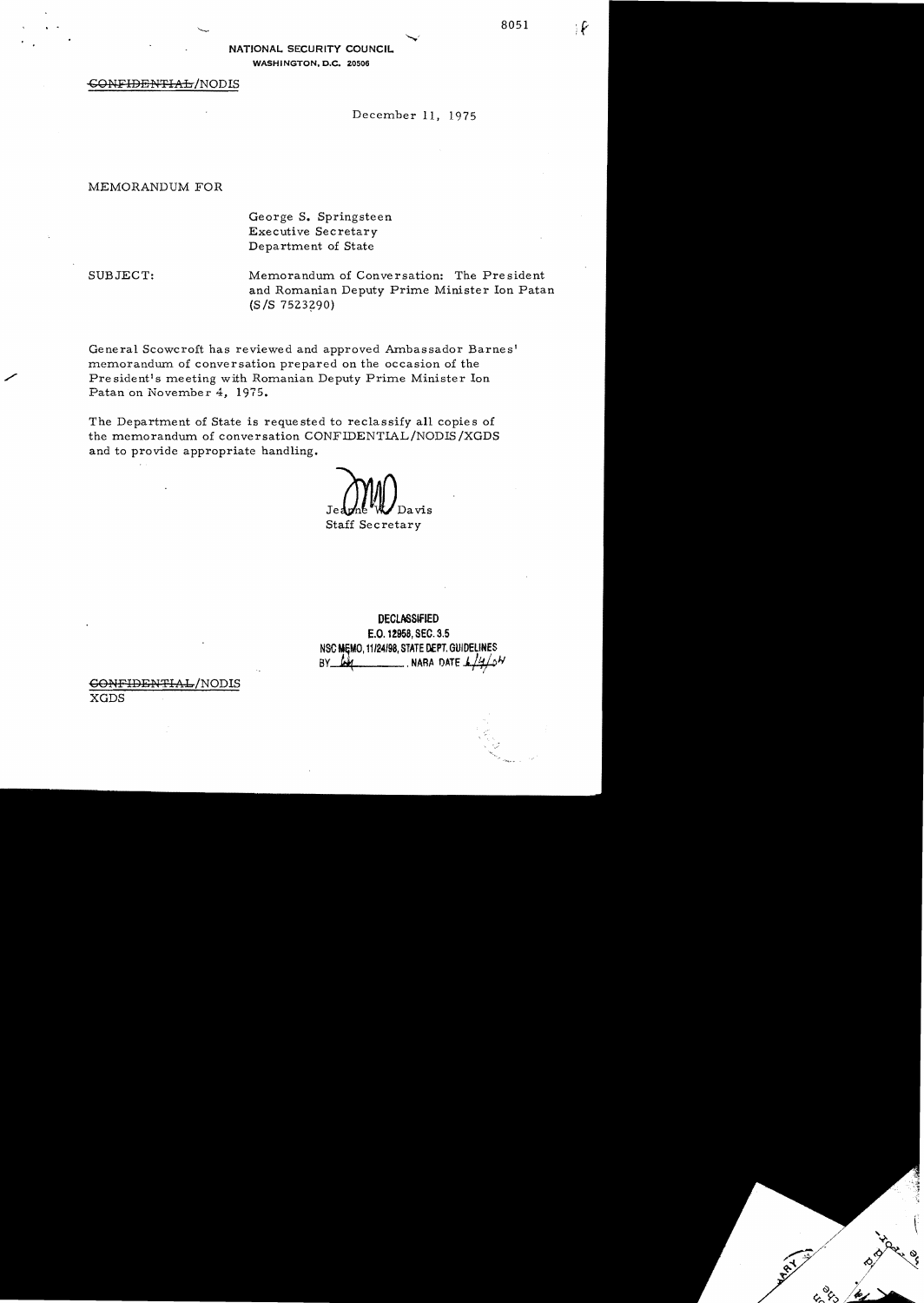MEMORANDUM

# NATIONAL SECURITY COUNCIL

8051  $\mathfrak{g}$  . The set of  $\mathfrak{g}$  is the set of  $\mathfrak{g}$ - dal Arutry peal

 $\mathfrak{g}$ 

-CONFIDENTIAb{NODIS

ACTION December 8,  $19\frac{1}{2}$ 

MEMORANDUM FOR BRENT SCOWCROFT

FROM:

Mr. Clift

SUBJECT: Memorandum. of Conversation: The President and Romanian Deputy Prime Minister Ion Patan

The Department of State has forwarded for your review (at Tab B) a memorandum of conversation prepared by Ambassador Barnes on the occasion of the President's November 4 meeting with Romanian Deputy Prime Minister and Minister for Foreign Trade Ion Patan.

The memorandum for Jeanne Davis' signature to the Department would forward your approval of the memorandum of conversation and would request that it be reclassified Confidential/NODIS/XGDS -- "Limited Official Use" not being an official classification under E. O. 11652.

# RECOMMENDATION

That you approve Jeanne Davis' signature of the memorandum to State at Tab A.

APPROVE

DISAPPROVE\_\_\_\_\_\_

**DECLASSIFIED** E.O. 12958. SEC. 3.5 NSC MEMO, 11/24/98, STATE DEPT. GUIDELINES  $BY$   $\rightarrow$   $M$   $\rightarrow$   $M$ . NARA, DAT

-€ONFiDENTIA§lNODIS XGDS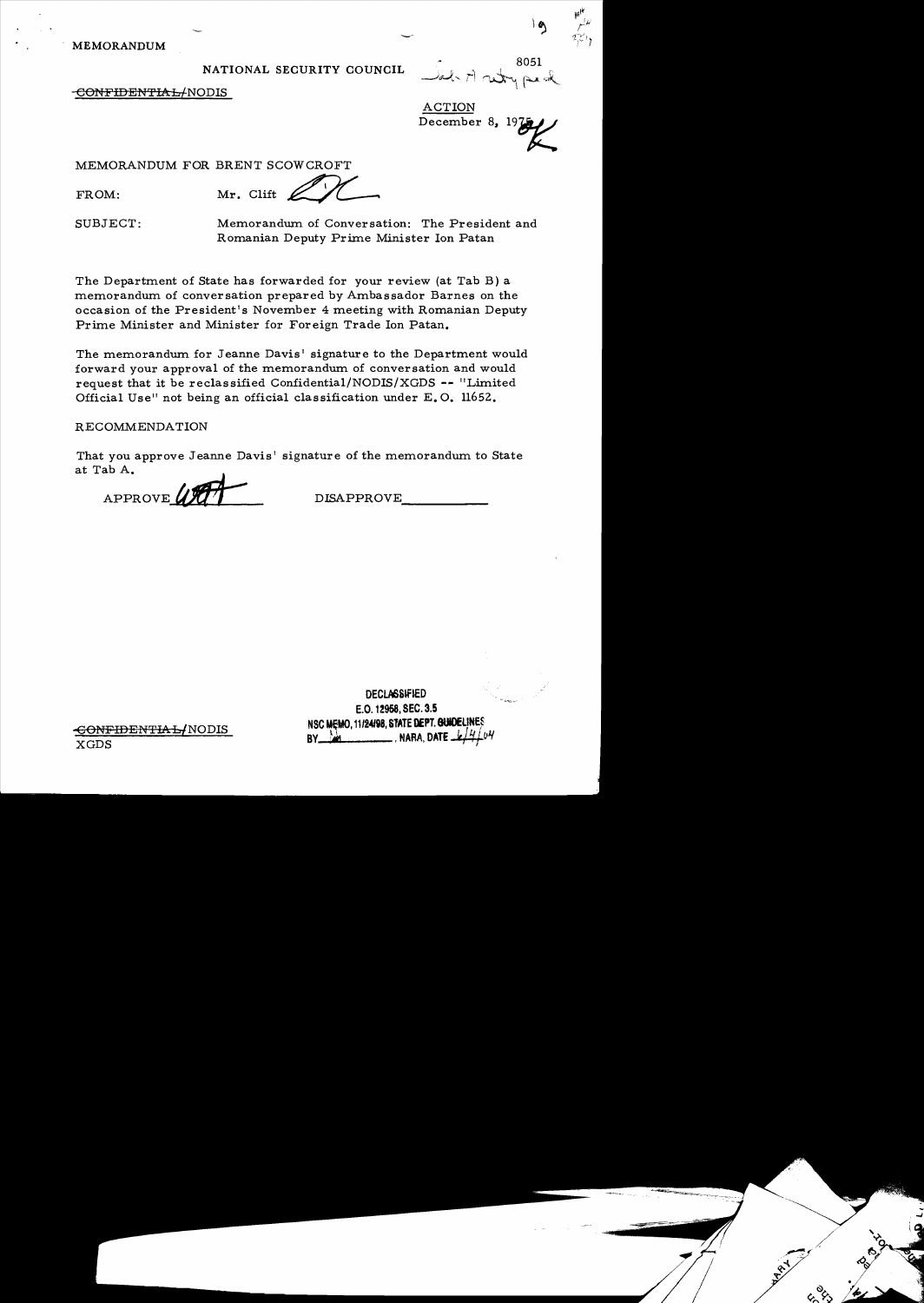S/S-7523290



#### DEPARTMENT **OF** STATE

Washington, D.C. 20520

December 5, 1975

## LIMITED OFFICIAL USE/EXDIS

# MEMORANDUM FOR MR. BRENT SCOWCROFT THE WHITE HOUSE

Subject: Memorandum of Conversation: President Ford-Romanian Deputy Prime Minister Ion Patan, November 4, 1975

Enclosed for your review is a memorandum of conversation prepared by Ambassador Barnes on the occasion of the November 4, 1975 calIon President Ford by Romanian Deputy Prime Minister and Minister for Foreign Trade Ion Patan.

*e. Culture Bone* 

Executive Secretary

Attachment:

As stated

#### LIMITED OFFICIAL USE/EXDIS